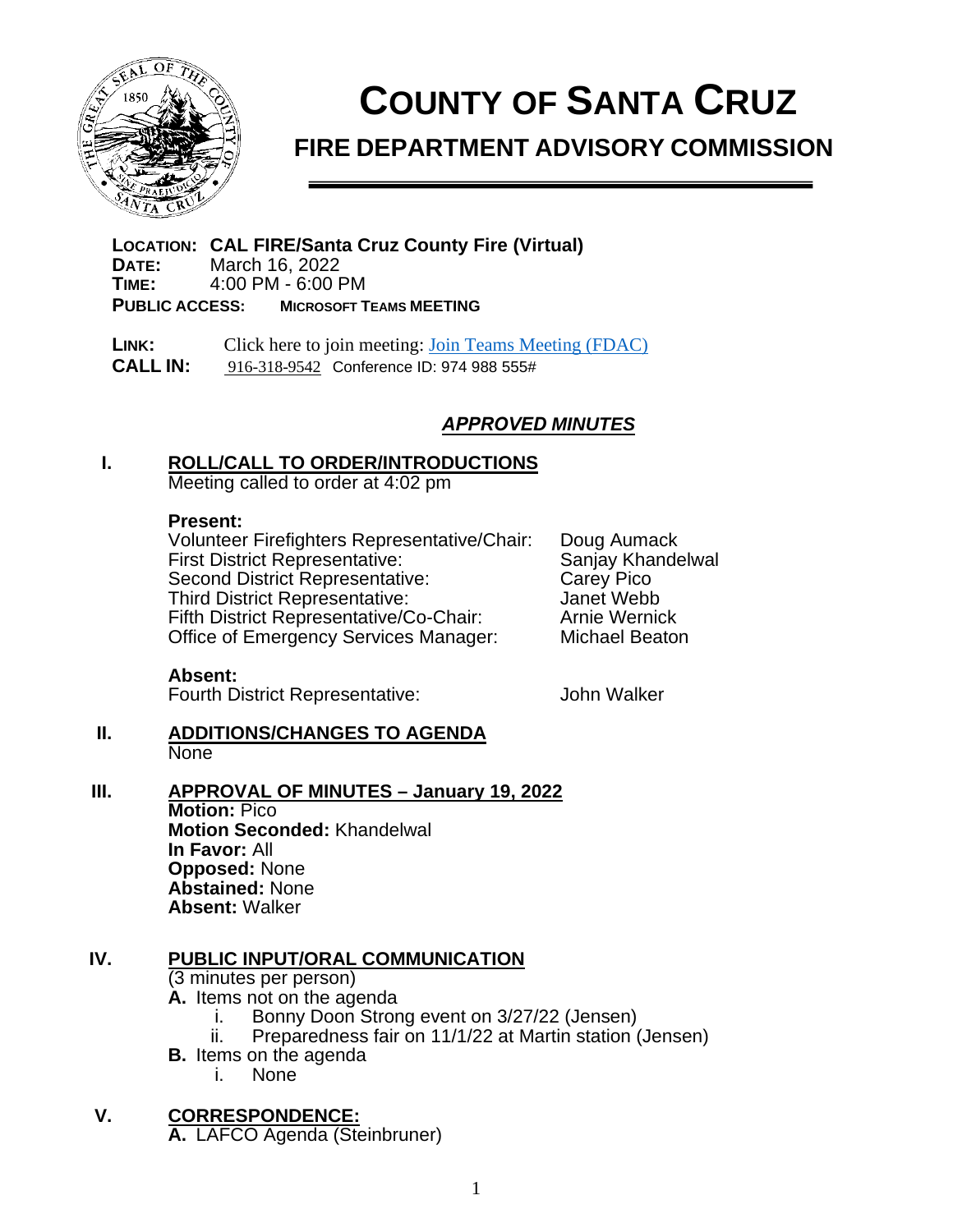# **VI. BUSINESS MATTERS**

**A.** LAFCO report power point presentation (Beaton)

- **B.** Realignment of subcommittees (Aumack)
	- i. No more budget committee needed
	- ii. Will leave recruitment and volunteer committee as is <br>iii. Master plan should include Michael
	- Master plan should include Michael
- **C.** Volunteer Handbook (Petras)
- **D.** County Fire Website (Petras)
- **E.** Budget topics:
	- i. 22/23 County Fire budget (Scalia)
- **F.** Updates from Commissioners:
	- i. Recruitment Subcommittee (Aumack)
		- a. Working on implementing recommendations learned from survey.
		- b. Restructuring training program to start participation prior to academy.
	- ii. Volunteer Company Officers Representative (Aumack)
		- a. A lot of energy in academy
	- iii. Master Plan Subcommittee (Wernick)
		- b. Motion to get public's feedback to drive objectives.

**Motion:** Pico **Motion Seconded:** Aumack **In Favor:** All **Opposed:** None **Abstained:** None **Absent:** Walker

- **G.** Santa Cruz County Fire Chief's Report (Armstrong)
	- i. Significant events
		- a. Structure fire in Bonny Doon in which home was saved
	- ii. Facility
		- a. Loma Prieta fuel tank is now complete
		- b. McDermott fuel tank is near completion
		- c. In the process of cleaning up inventory
	- iii. Service
		- a. Inactive volunteers are being contacted to update the roster
		- b. SCBA training/rollout is progressing, no set date, but ASAP
		- c. Working on last stages of County budget
		- d. Availability issues on vehicles being manufactured
- **H.** Announcements<br>i. NFPA pre
	- i. NFPA presentation<br>ii. Jed Wilson is back
	- Jed Wilson is back with CALFIRE as Battalion Chief of Santa Cruz County Fire
	- iii. Melissa Scalia promoted to AGPA

### **VII. ADJOURNMENT 6:01 PM**

**Motion:** Khandelwal **Motion seconded:** Wernick **In favor:** All **Opposed:** None **Abstained:** None **Absent:** Walker